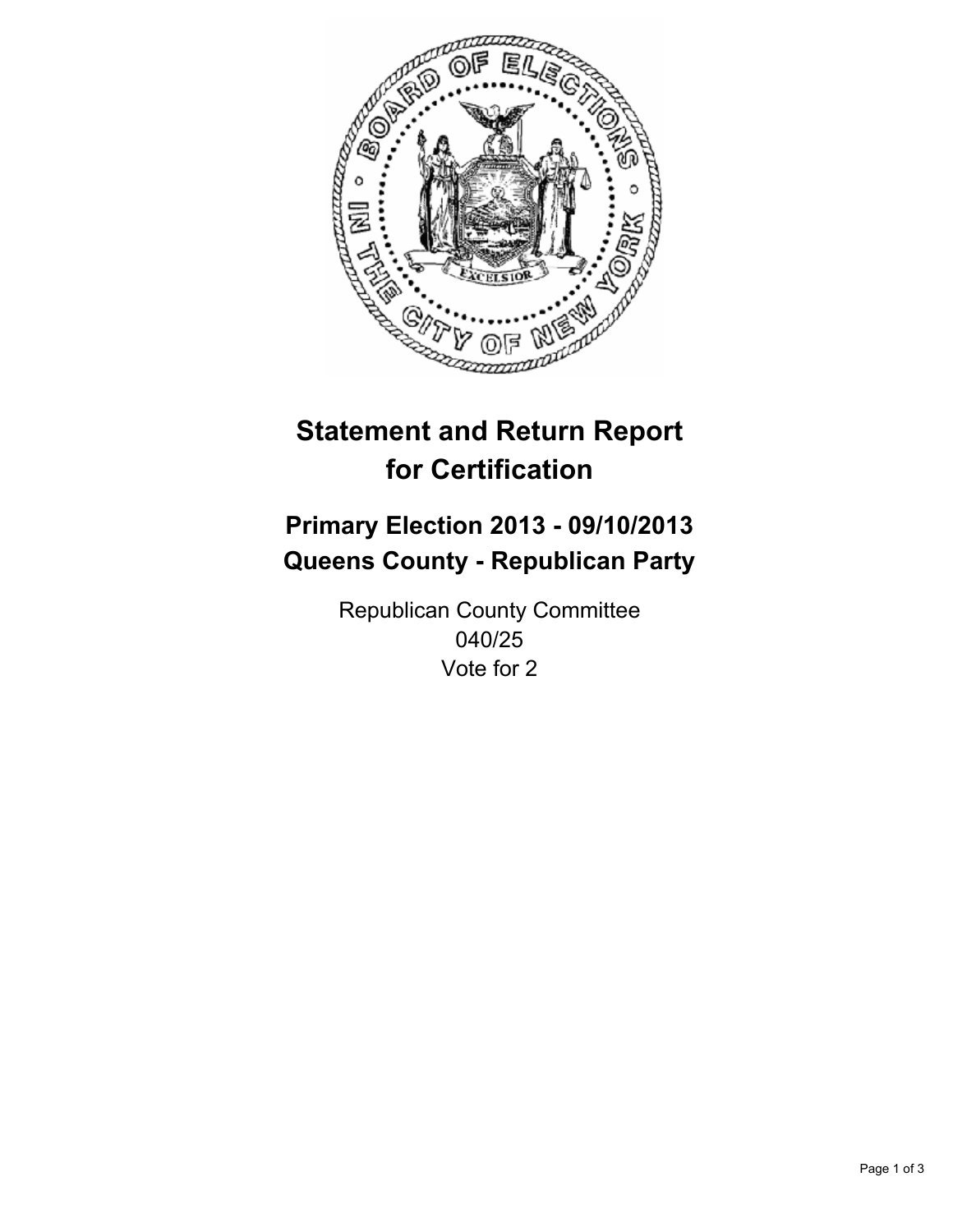

### **Assembly District 25**

| 4        |
|----------|
| 2        |
| 0        |
| $\Omega$ |
| 0        |
| 11       |
| 3        |
| 3        |
| 4        |
| 21       |
|          |